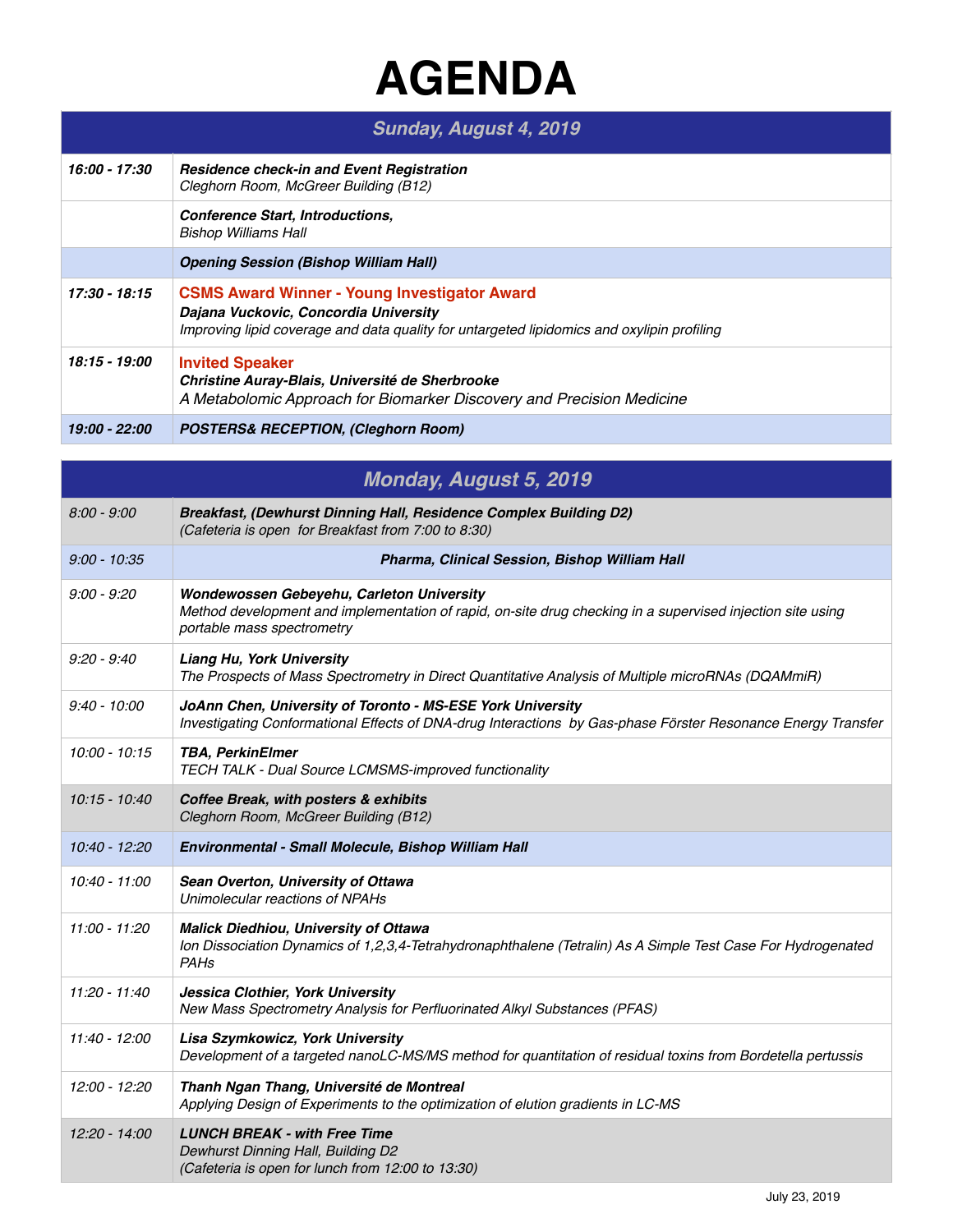| <b>Monday, August 5, 2019</b> |                                                                                                                                                       |
|-------------------------------|-------------------------------------------------------------------------------------------------------------------------------------------------------|
| 14:00 - 14:25                 | <b>Invited Speaker</b><br>Kristina Håkansson, University of Michigan<br>Electron-based tandem mass spectrometry for biomolecular cations and anions   |
| $14:45 - 15:00$               | Coffee Break, with posters & exhibits<br>Cleghorn Room, McGreer Building (B12)                                                                        |
| 15:00 - 16:20                 | Imaging, Bishop William Hall                                                                                                                          |
| 15:00 - 15:20                 | Nidia Lauzon, RI-MUHC<br>Metabolomics by MALDI TOF Imaging MS: Biomedical Applications and Challenges.                                                |
| 15:20 - 15:40                 | <b>Consuelo Perez, York University</b><br>Internal Standard Application Strategies in Mass Spectrometry Imaging by Desorption Electrospray Ionization |
| 15:40 - 16:00                 | Ethan Yang, Université de Montréal<br>Silver spray deposition for AgLDI imaging MS of cholesterol, a fast alternative to sputter deposition           |
| 16:00 - 16:20                 | Maryam Yousefi-Taemeh, York University<br>Direct analysis of Cannabis derivatives from Cannabis-infused edible products by DESI-MS                    |
| $16:20 - 19:00$               | Free Time & Dinner Break, Bishop's Cafeteria<br>Dewhurst Dinning Hall, Building D2<br>(Cafeteria is open for Dinner - 17:00 to 18:30)                 |
| 19:00 - 22:00                 | <b>POSTER SESSION &amp; SOCIAL</b><br>Refreshments will be served - Gleghorn Room / Posters & Exhibits                                                |

| Tuesday, August 6, 2019 |                                                                                                                                        |
|-------------------------|----------------------------------------------------------------------------------------------------------------------------------------|
| $8:00 - 9:00$           | Breakfast, (Dewhurst Dinning Hall, Residence Complex Building D2)<br>(Cafeteria is open for Breakfast from 7:00 to 8:30)               |
| $9:00 - 10:35$          | <b>HDX Proteomics, Bishop William Hall</b>                                                                                             |
| $9:00 - 9:20$           | <b>Chris Thibodeaux, McGill University</b><br>Advancing Biosynthetic Enzymology with Structural Mass Spectrometry                      |
| $9:20 - 9:40$           | <b>Banafsheh Mehrazma, York University</b><br>The unfolding of lipocalin 2 in the presence of siderophores                             |
| $9:40 - 10:00$          | Shaolong Zhu, York University - Sanofi<br>Epitope Mapping of Diphtheria Toxin by Hydrogen Deuterium Exchange Mass Spectrometry (HDXMS) |
| 10:00 - 10:15           | Gaëlle Bridon, Agilent<br>Agilent LC/Q-TOF MS, Accelerating Capabilities for High Resolution, Accurate Mass MS analyses                |
| 10:15-10:40             | Coffee Break, with posters & exhibits<br>Cleghorn Room, McGreer Building (B12)                                                         |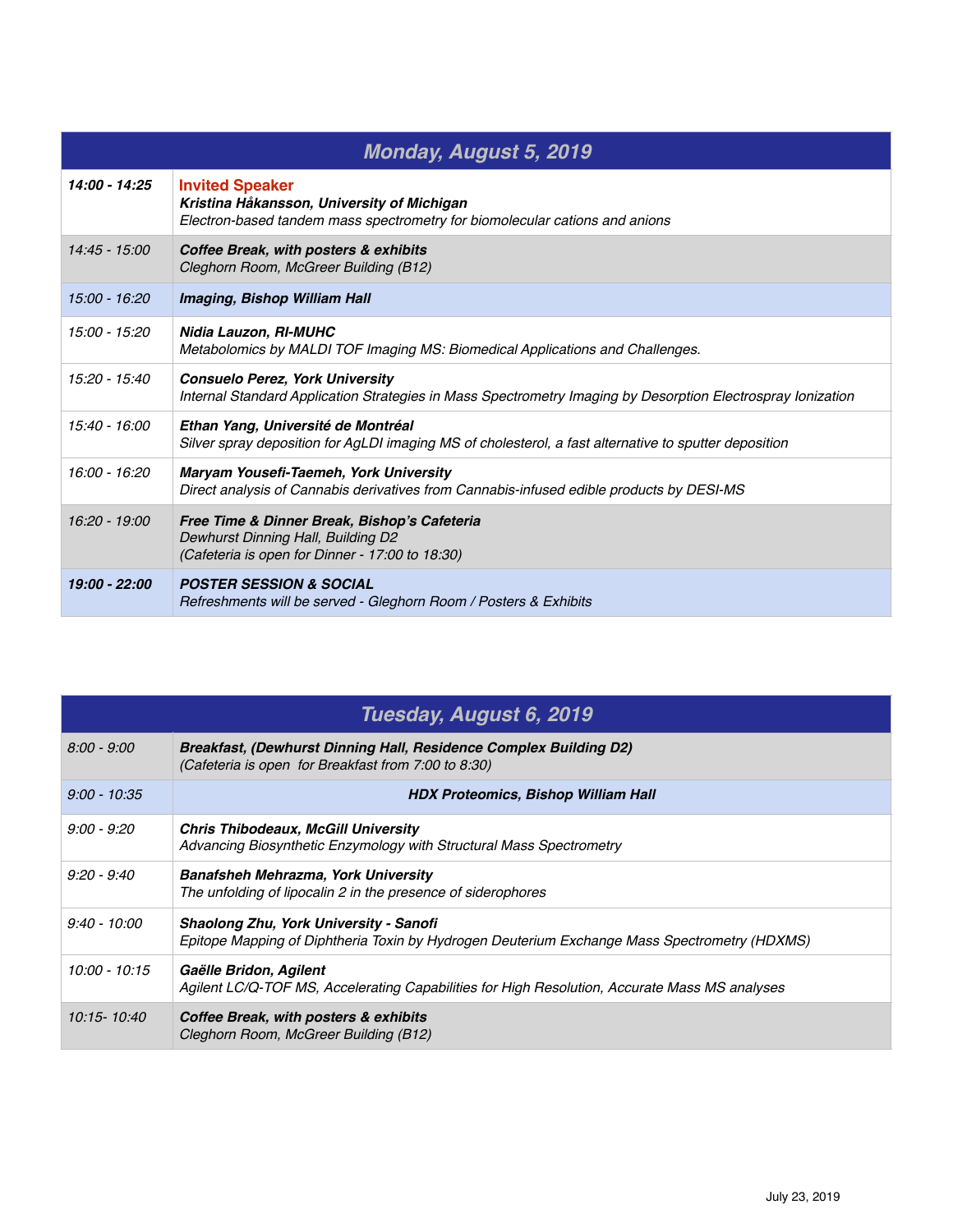| Tuesday, August 6, 2019 |                                                                                                                                                                                                                |  |
|-------------------------|----------------------------------------------------------------------------------------------------------------------------------------------------------------------------------------------------------------|--|
| 10:40 - 12:00           | <b>Proteomics, Bishop William Hall</b>                                                                                                                                                                         |  |
| 10:40-11:00             | Guy Poirier, Université Laval<br>Proteomics analysis the role of PARP in DNA homologous recombination                                                                                                          |  |
| 11:00 - 11:20           | <b>Bill Davidson Student Award Winner</b><br>Timon Geib, Université de Québec a Montréal<br>Reactive Metabolite formation and protein binding by LC-MS/MS                                                      |  |
| $11:20 - 11:40$         | Marie-Pier Ouellet, Université de Montréal<br>Applying An Experimental Design To Improve The Use Of Insoluble Crosslinked Proteolytic Enzymes For Better<br><b>Sample Preparation In Microscale Proteomics</b> |  |
| 11:40-12:00             | Maxime Sansoucy, Université de Québec a Montréal<br>Post-translational modifications in biological materials with unique properties                                                                            |  |
| 12:00-13:30             | <b>LUNCH BREAK</b><br>Dewhurst Dinning Hall, Building D2<br>(Cafeteria is open for lunch from 12:00 to 13:30)                                                                                                  |  |

| 13:40 - 14:40   | Metabolites / Metabolomics, Bishop William Hall                                                                                                                                                                            |
|-----------------|----------------------------------------------------------------------------------------------------------------------------------------------------------------------------------------------------------------------------|
| $13:40 - 14:00$ | Anca Baesu, McGill University<br>Application of non-targeted analysis to study the fate of malachite and leucomalachite green in shrimp following<br>thermal treatment                                                     |
| 14:00-14:20     | <b>Bill Davidson Student Award Winner</b><br>Irina Slobodchikova, Concordia University<br>Characterization of phase I and II metabolites of 17 mycotoxins using liquid chromatography high-resolution mass<br>spectrometry |
| 14:20 - 14:40   | <b>Ben Warnes, Carleton University</b><br>Diazomethylation Enhancement of Phosphatidic Acid for Application in Mass Spectrometry                                                                                           |
| 14:40 - 15:00   | Ons Ousji, Université de Québec a Montréal<br>Studying the metabolism of BHT in vitro by LC-HRMS/MS                                                                                                                        |
| $15:00 - 17:00$ | Coffee Break, with posters & exhibits + Free Time<br>Cleghorn Room, McGreer Building (B12)                                                                                                                                 |
| 17:00 - 21:30   | The Ken Standing Award Presentation - Bishop William Hall & Reception with Special BBQ Dinner                                                                                                                              |
| 17:00 - 18:00   | <b>The Ken Standing Award Winner</b><br>Emma Lundberg, Visiting Associate Professor, Genetics, Stanford University<br>Single cell proteome variability in human cells                                                      |
| 18:00 - 21:30   | <b>Special Reception &amp; BBQ Dinner,</b><br>TD Terrace, Roof Top of Sports Complex Building C6                                                                                                                           |